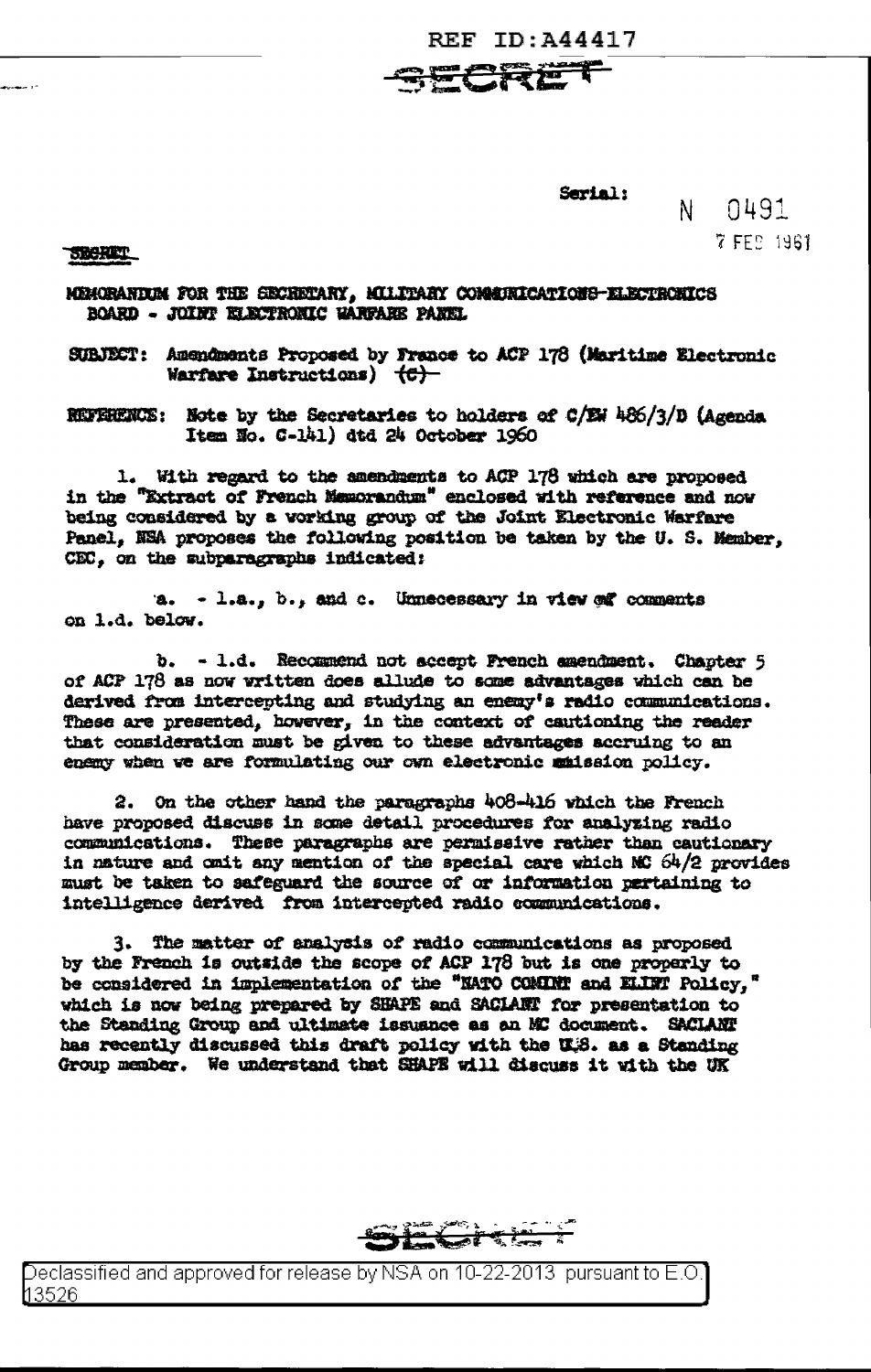**REF ID: A44417 Reviews** ⊋ಕ್

**SECRET** 

Serial:

 $\mathsf{N}$ 0491

and France.

4. In connection with paragraph 2. of the French Memorandum NSA proposes the following concerning the indicated paragraphs:

a. Delete only 108c. - subparagraphs a. and b. still pertinent.

b. Considering the French proposed Chapter 6 entitled "Electronic Emission Security," and noting that it contains primarily COMMUNICATIONS transmission security material, NSA suggests that a revised Chapter 5, as attached at inclosure hereto, be instead proposed by the U. S. member to be included in ACP 178. In drafting the attached Chapter 5, NSA has broadened the scope of the French material by including it in a revision of the existing ACP 178, Chapter 5, entitled "Electronics Emission Policy."

5. This revised Chapter 5 includes three sections; the first two of which cover the material in the present Chapter 5 and the last of which covers the material the French proposed in their revised Chapter 6. It is accordingly believed that attachment should therefore meet the French requirements.

 $\mathbf{GL}$  H. FROST **The Second Second Contract of Contract Contract Only 1999** 

L. H. FROST Vice Admiral, USN **Mrector** 

Incl:  $a/a$ (incl) CPS (indicid) **NIR**  $cc:$ AG Reading File PROD-03 (Mrs Brewer) CSEC DOC (MAppochez) Self-explanatory. Coordinated with PROD-03 (Mrs. Brewer), CSEC DOC  $M/R$ :  $(Mr. Dochez).$ P. L. COLLINS, 32/OPS/4994s/23 Jan 61/ej 2 **Communication**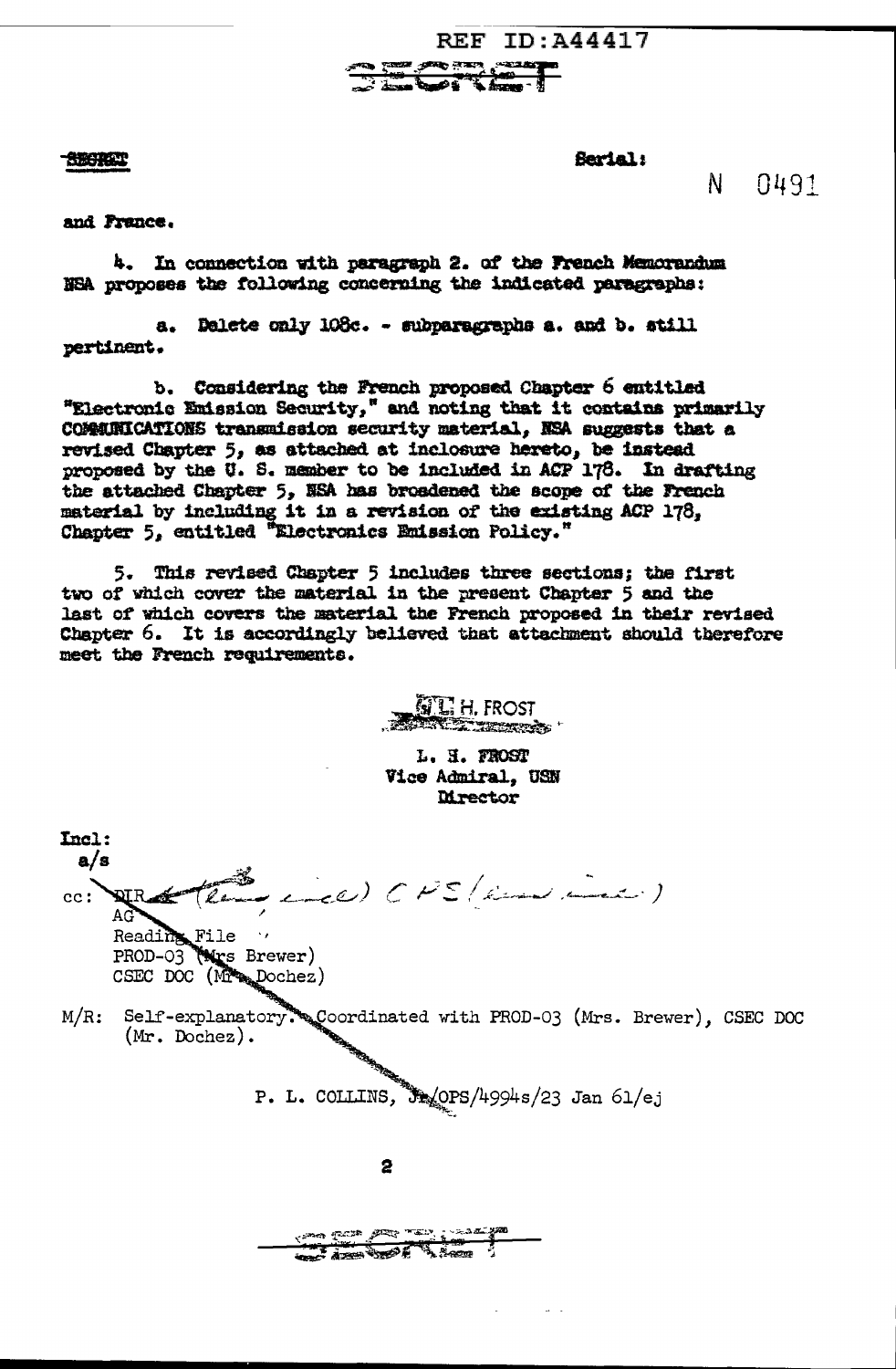## REF ID: A44417

Serial 8

กแรา

 $\mathbb{N}$ 

 $\mathbb{R}^{k \times n}$ **DICE** Fig. (less imel)<br>0  $QQ$ Reading File m (Mre Brewer) PROD-03 (Mr Dochez) CSEC DOC  $(\text{long } \text{final})$ QFS

 $\sim$  5.2 s  $^{-1}$  .

l.

 $\label{eq:2} \frac{\partial}{\partial t} \frac{\partial \mathcal{L}}{\partial \mathbf{r}} = \frac{\partial \mathcal{L}}{\partial \mathbf{r}} \frac{\partial \mathcal{L}}{\partial \mathbf{r}} = 0 \,.$ 

ing the sea g. k

 $\frac{\pi}{4}$  ,  $\frac{\pi}{2}$ 

l.<br>No

M/R: 1. ACP 178 was published to June 1960. The US nember of the MATO Communications Electronics Committee (on which the UK and France are also represented) has asked the US Military Communications Electronics Board (MCHB) for a US position on commonts on ACP 178 by a number of HATO Military Committee mations. MORE referred the matter to its Joint Electropic Hartare Fanel (JEMP). As we have observers on the JEMP, HEA hes telsen pert in the preperation of US comments. NEA was asked to submit deteiled comments on some major changes proposed by the French which are now being studied.

2. Fertsprepl 1 of the French comments proposes that Chapter 4 of ACP 178 (Location and Analysis of Brony Noncommunications Hectronics (Cheibres )) cliestly silvates to "edventages which can be obtained<br>Communication Transmissions" . The reason given is that ACP 178<br>Communication Transmissions" . The reason given is that ACP 178<br>Communication ) be anexula by analysis of trensmissions".

the formulae aforming as a common assesses that a formula  $\mathbb{R}^n$  . The contrast energy is a common as a common and  $\mathbb{R}^n$  . The confidence is a constraint of  $\mathbb{R}^n$  and  $\mathbb{R}^n$  and  $\mathbb{R}^n$  . So  $\mathbb{R}^n$ the French proposel is limited and deals primarily with Communications transmission sequrity. IAA is proposing that this be changed to an <sup>m</sup>illectromic limission Policy".

4. This is the socond French sttempt to gain the inclusion of exactly the same material in ACF 178. This material was in fact trainded in the document as it was originally propared in working draft by the UK (1957). When NSA reviewed the draft in 1958 we<br>draft by the UK (1957). When NSA reviewed the draft in 1958 we de considered in Milo 171 channels. COMBIC considerations were excluded by NRA because at that time they should more properly have been included in ACP 122. KCHB agreed with NBA and the next working  $\epsilon$ raft omttted this material.  $\Gamma$ 

as -

PL 86-36/50 USC 3605

EO  $3.3(h)(2)$